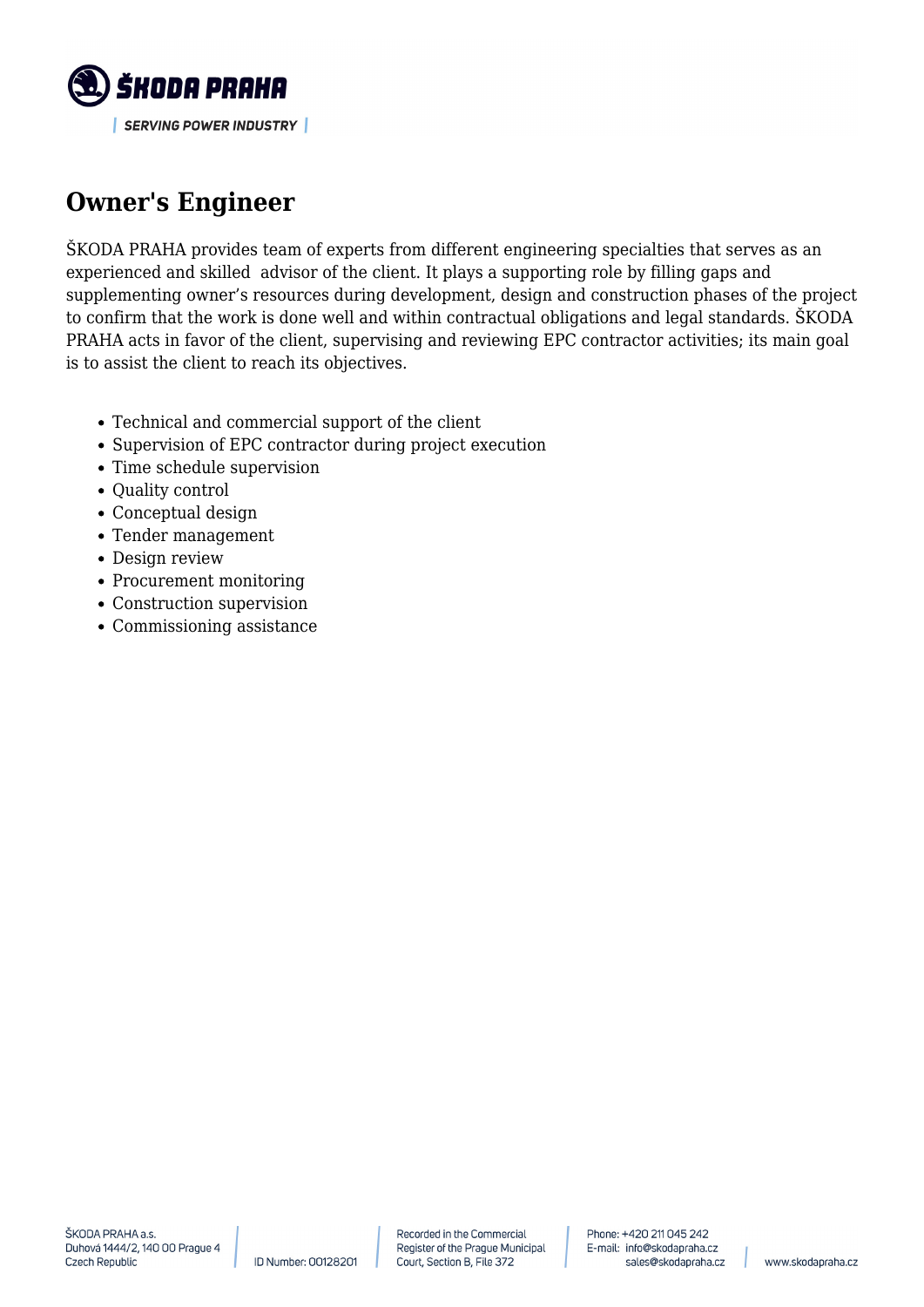

## **Owner´s Engineer References**



Service contract with KH&NP Subject of the Contract: Support KH&NP at EUR certification standard nuclear project EU-APR 1400 (Service Contract signed on December 2, 2015); contract is divided into WP1 and WP2:



Owners Engineering Services for Can II Coal Fired Power Plant located in Canakkale region, **Turkey** 

Contractual services: OE services consists of several engineering tasks including assistance to the Client with relocation of 330 MW coal fired power plant Voitsberg III from Austria to Turkey.…



Consultancy Agreement for the owner's engineer services for the construction of a Hydro Power Plant Consultancy Agreement with company Mtkvari Hesi LLC for the owner's engineer services for the construction of a Hydro Power Plant Mtkvari 53 MW in Akhaltsikhe, Georgia Subject of the…



Design review services Consultancy Agreement with company Hema Elektrik Üretim A.Ş for the Design review services for the construction of 2x660 MW ultra super critical coal fired plant in Amasra, Turkey. The main…